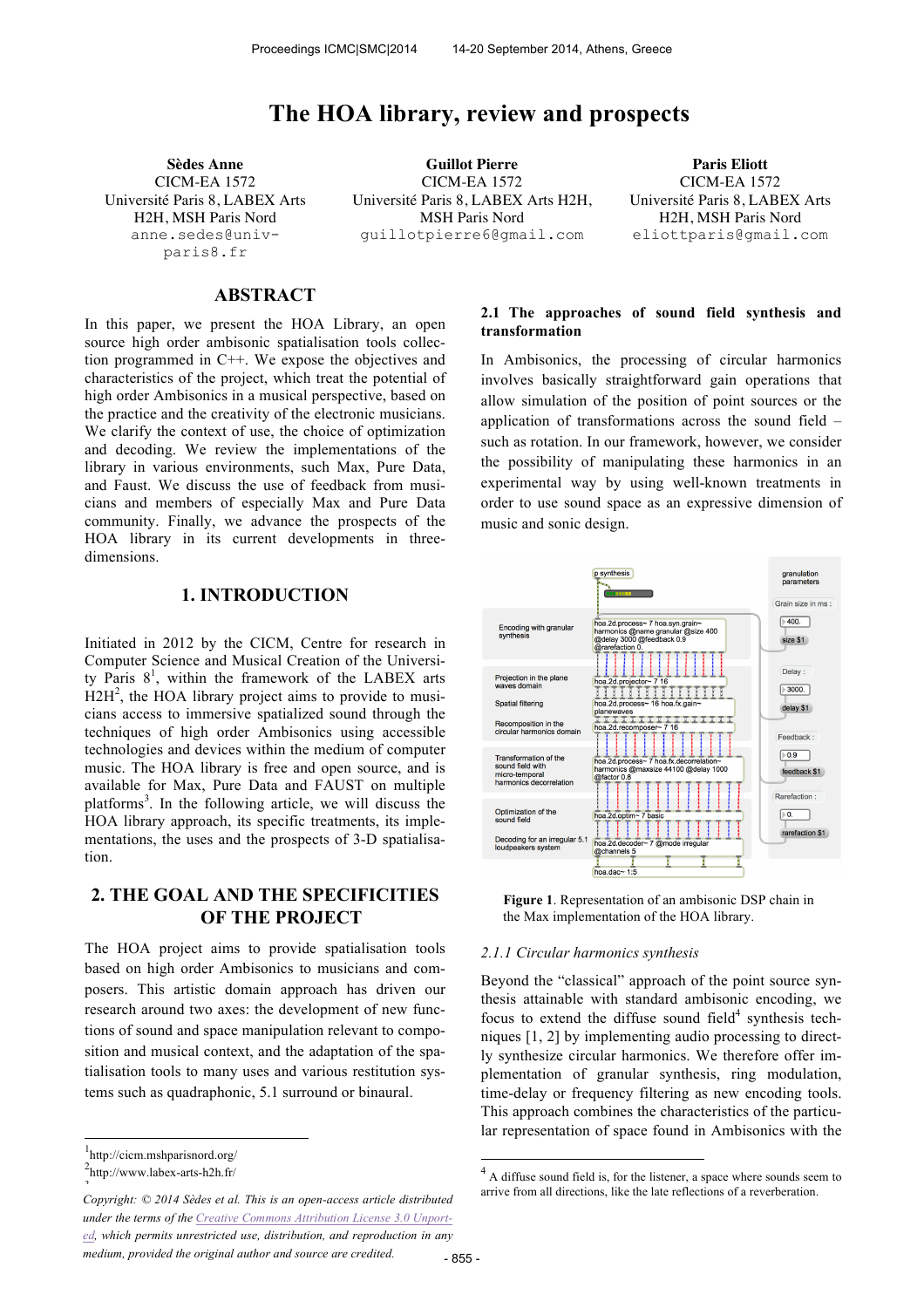characteristics of the synthesis techniques used, resulting in original and creative sound fields. As an essential element of this implementation lies in the combined control of sound and spatial qualities, we explored several techniques, trying to find parameters capable of managing both of these aspects. For example, the delay implementation allows controlling a diffusion variable that defines the delay-time of each harmonic according to its index and the decomposition order. The variation of this parameter clearly affects the sound quality, but also the distribution of sound within the space that could vary from almost directional to extremely chaotic. Another example with granular synthesis, the decay and the size of the grains can be managed according to the index and the order of the harmonics to give the sensation that small grains are far away and persist in time in opposition to the larger grains that seems close, nearly omnidirectional, and that have a fast decay time. These examples contribute to demonstrate how spatialisation can be a constitutive dimension of musical sound.

#### *2.1.2 Circular harmonics transformation*

In a similar way, we assert that a lot of musical techniques can be explored to change the qualities of a sound field. We experimented with several treatments like reverberation<sup>5</sup>, fractional order simulation, spectral filtering or delay lines, controlling the sound field diffusion in order to offer new sound field manipulation parameters. Another important point is the ability to project the sound field in the plane waves domain to access a new processing domain and new treatments and then to recompose it to the circular harmonics domain. The projection allows applying local changes. The spatial filtering, for example, reduces or increments the sound level of a part of the sound field. Again, we offer the possibility to implement many other forms of processing that bring completely different renderings than their implementation in the circular harmonics domain (time-delay, frequency filtering or shifting, etc.). Furthermore, re-composition of the circular harmonics domain provides specific operations, in particular, sound field distortion that compresses or expands the sound field and that can be compared to the visual fisheye effect [4]. Thereby, the HOA project provides new musical perspectives of sound spatialisation by exploring Ambisonics from a more artistic point of view, freed from a realistic approach to sound space.

### **2.2 The adaptation to several uses and various restitution systems**

High order Ambisonics has often been complicated to use, due to the necessity of a large and optimal loudspeakers system. Consequently, in the last couple of years, the decoding and the optimization of ambisonic sound fields were among of the main subjects of research. Nevertheless, the solutions offered until now only work

 $\overline{a}$ 

for specific loudspeaker configurations and for a fixed decomposition order. Within the framework of the HOA project, we want to provide the possibility to use Ambisonics with many different loudspeakers configurations and for any order of decomposition. This approach is essential in order to ensure that composers and musicians will be able to use these techniques in multiple situations – given the fact that most loudspeaker systems are not optimal for Ambisonics – and in various audience arrangements.

### *2.2.1 Optimization*

The principal constraint of our approach is the fact that we don't only synthesize point source but also diffuse sound fields, and these techniques do not require the same restitution processing. Indeed, the most commonly used optimizations are efficient for point source synthesis but deteriorate the diffuse sound fields. Thus, we needed to propose tools corresponding to our restrictions. We decided to give to the user the choice to apply or not two optimizations, "max-re" [5] and "in-phase" [6], before decoding. Theses possibilities allow the sound field restitution to adapt to several configurations – a listener ideally placed at the center of the loudspeaker arrangement, an audience confined to the center of the restitution area or an audience that covers all of the restitution area. Furthermore, this approach is adapted to the sound field characteristics, diffused or composed by point sources.

#### *2.2.2 Decoding*

The decoding operation has been considered for three cases. First, we offer a decoder for an optimal restitution system, a set of loudspeakers equally spaced on a circle. Binaural decoding has been implemented to enable headphone restitution. For this technique we take advantage of Ambisonics to optimize the processing that allows reaching up to high orders, even on a personal computer [4]. It can be very useful during the composition process where the user doesn't have access to a large set of loudspeakers, or for a musical installation. The last decoding tries to make up the artifacts due to an irregular array of loudspeakers. The most common choice is to use fractional order simulation [7], but here again, this processing greatly degrades the restitution of the diffuse sound field. Thus, we implement an algorithm that combines ambisonic decoding and standard panning to offset the missing loudspeakers [8]. With this technique we can go up to any high order and adapt the decoding to many loudspeaker configurations. We made tests for stereophonics, quadraphonic, 5.1 and 7.1 loudspeaker systems and other more eclectic configurations at several decomposition orders with good perceptual results<sup>6</sup>.

-

<sup>&</sup>lt;sup>5</sup> The reverberations use the Freeverb algorithm developed by "Jezar at Dreampoint" or the Gardner's zero latency convolution [3].

 $6<sup>6</sup>$ As the possibilities of the systems are infinite it is difficult to quantify the results objectively.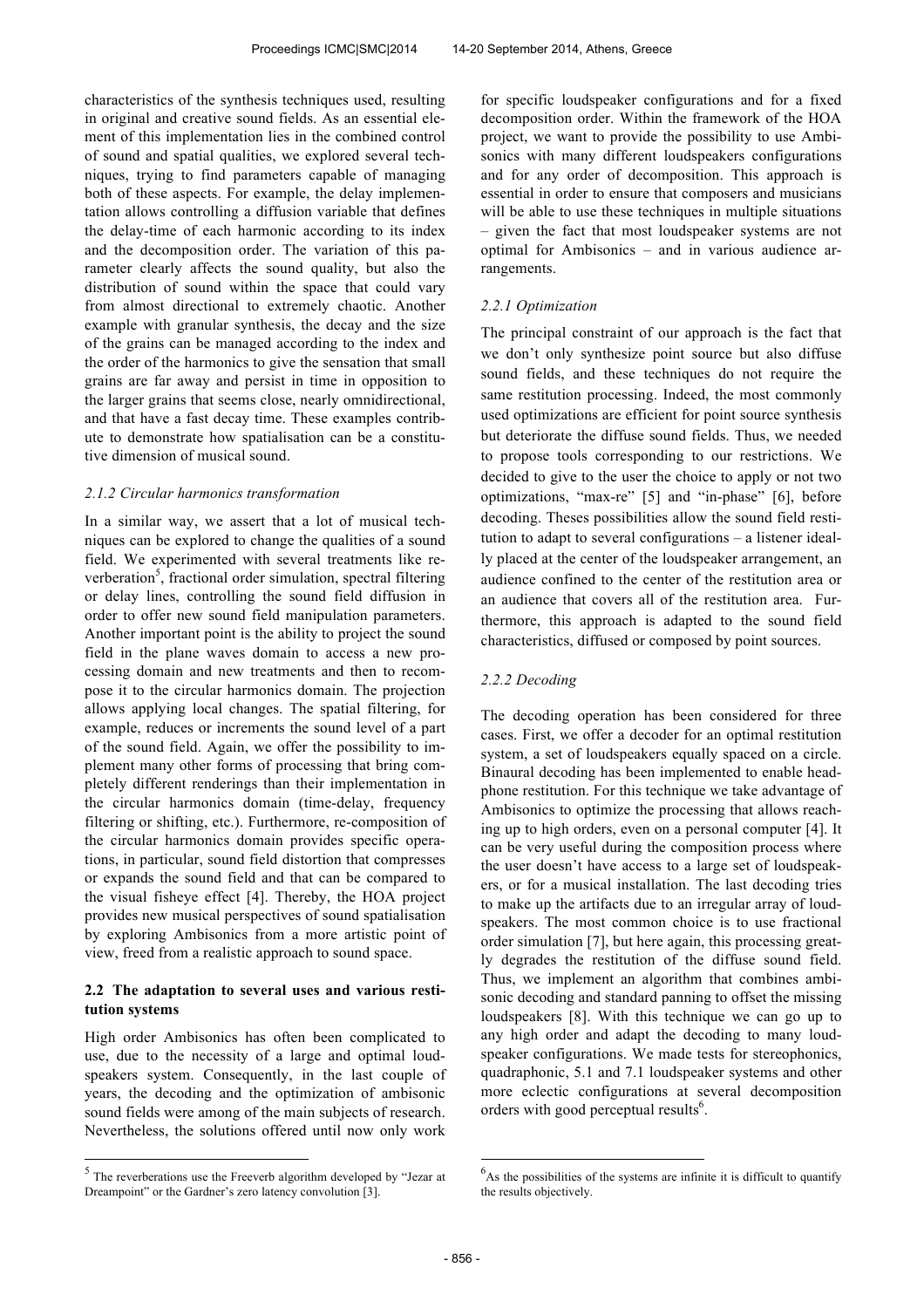## **3. THE IMPLEMENTATIONS**

HOA library is primarily a set of  $C++$  modular classes created to allow for portability and deployment on multiple platforms within several software environments. The processing classes inherit from two main classes, *Ambisonic* and *Planewaves*, depending on the domain for which they are destined. For example, the *Encoder* class belongs to the ambisonic domain and the *Decoder* classes belong to both of the ambisonic and the plane waves domains. Moreover, the library provides classes, independent of any software platform, managing the behaviors of graphical user interfaces and helping to their creation.

 Providing a set of easily portable code functions across multiple operating systems poses some technical problems. Indeed, higher order Ambisonics requires a large amount of parallel processing that necessitates optimizations in order to work on most personal computers. We therefore use the free and open multiplatform library  $cB$ las<sup>7</sup>, particularly suitable for digital signal processing in our context. An obvious example of this use is the implementation of the binaural decoding, impossible to achieve for personal computers without optimization of the matrix calculations [4]. The deployments are currently available for Max and Pure Data. We are also working on the implementation of Csound opcodes and a VST plugin. In parallel, we carried out a version the library in the Faust language that offers many advantages [9].

### **3.1 Deployment for Max and Pure Data**

The first implementation of the HOA library was made for the Max environment and then for Pure Data. Besides the fact that these programs are used by a large community of musicians and composers, this choice was motivated by their modular approaches that offer ideal realms for prototyping, experimentation and creation of new treatments during the development phase of the library.

## *3.1.1 The CICM Wrapper for PD*

While our first implementation for Max software was relatively easy, thanks to an API very well suited to our needs, both for the development of multichannel processing and for the creation of graphical interfaces, many complications appeared during implementations for Pure Data. These difficulties required us to rethink the structure and the overall functioning of graphical objects and signal processing objects in Pure Data. Thus, these particularities led us to the creation of an API in C and Tcl / Tk: the CICM Wrapper $^{8}$  [10]. This set of codes that provides new features and facilitates the implementation of objects, now offers the possibility to develop the Max and

 $\overline{a}$ 

the Pure Data implementations in parallel<sup>9</sup>.



Figure 2. From left to right: hoa.scope~ object and hoa.meter~ object in Pure Data.

#### *3.1.2 DSP objects*

Concretely these implementations include a set of external boxes for ambisonic digital processing. The three main objects allow encoding a signal in the circular harmonics domain with or without distance compensation, and decoding the ambisonic sound field for several loudspeaker configurations as well as for headphones (hoa.encoder~, hoa.map~ and hoa.decoder~). Then we offer externals for sound field transformation such as rotation (hoa.rotate~), optimization (hoa.optim~), and simulation of fractional order (hoa.wider~). Finally, the library contains externals to project the sound field in the plane waves domain and to recompose it in the circular harmonics domain leaving room for many treatments (hoa.projector~ and hoa.recomposer~).

#### *3.1.3 GUI objects*

Another important part of the HOA library involves facilitating the comprehension and the appropriation of the processing by use of original graphical interfaces.

 The scope (hoa.scope~) is a kind of ambisonic phase meter that provides a representation of the sound field as the sum of the circular harmonics, see **Figure 2**. It is a useful tool to understand the circular harmonics decomposition and the effects of the several treatments applied to the sound field. We also offer a circular multichannel meter (hoa.meter~) that is very useful to visualize the sound field restitution and to quantify the degradation thanks to the representation of the velocity and energy vector, see **Figure 2**.

 As manipulation of the sound field in the ambisonics domain can induce complexity due the great number of parameters to control, we provide a graphical user interface that represents the field as set of points on a plane that can be useful to manage the gains of a spatial filter (hoa.space), see **Figure 3**. In a similar way, another interface that displays virtual microphones can be used in combination with the recomposition external to set up effects like sound field expansion and retraction

j

<sup>7</sup> http://www.netlib.org/blas/

 ${}^{8}$ The CICM Wrapper is available at the online repository: https://github.com/CICM/CicmWrapper.

<sup>&</sup>lt;sup>9</sup>Far from being restricted to the context of ambisonic interfaces, this work is open to more common uses and helped to achieve a set of graphical interfaces in Pure Data with a high ergonomic potential.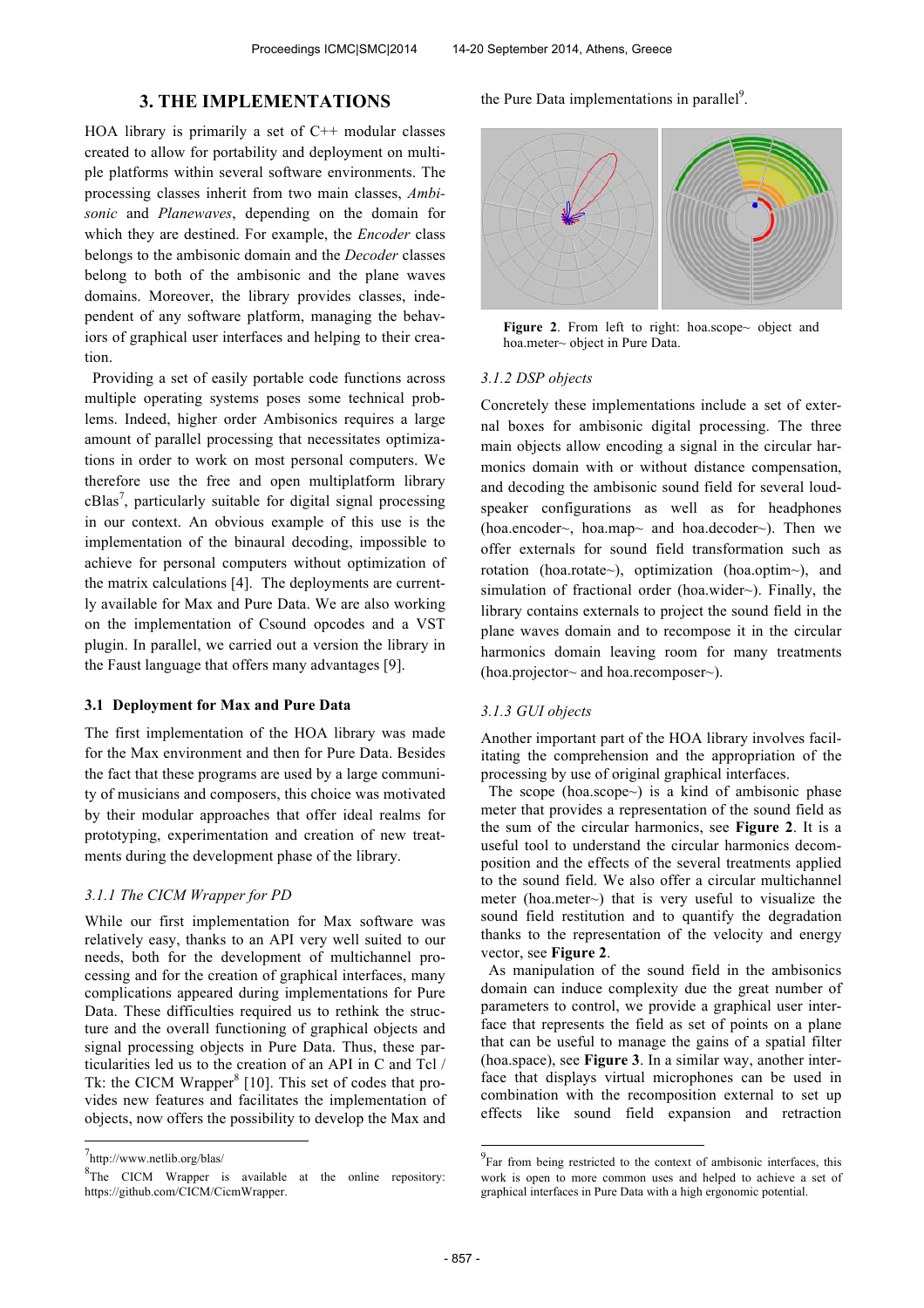(hoa.recomposer), see **Figure 3**. To conclude the GUI part, the HOA library integrates an editor of trajectories, that should be used in association with the encoder external with distance compensation and that allows temporal management of spatial positions of a set of point sources in a two-dimensional space (hoa.map), see **Figure 3**.



**Figure 3**. Graphical user interfaces in Max implementation. From left to right: hoa.space, hoa.recomposer, hoa.map.

#### *3.1.4 Utility tools*

The HOA library also integrates a set of tools to facilitate the creation of multichannel treatments and improve the ergonomics of the software environment, such as an ability to automatically connect HOA objects together (hoa.connect), and an object that allows multiple instantiations of the same treatment in the circular harmonics domain depending on the order of decomposition, or in the plane waves domain depending on the number of channels (hoa.process~). Such objects are very useful to factorize the set up of the parameters and have enabled us to produce and to test relevant sound processing in the field of circular harmonics such as granulation, amplitude modulation or the micro-temporal decorrelation that would have been far more laborious to implement without it.

#### **3.2 Deployment for FAUST**

Following the first version of the HOA library, the research team of  $GRAME<sup>10</sup>$  and CICM studied the possibility of porting the C++ library to FAUST language<sup>11</sup>. This undertaking was successful and resulted in the HOA library in FAUST language, which is already available in the public distribution. Thus, it is possible to perform all basic treatments such as encoding, decoding, fractional order simulation, distance compensation and optimiza-

 $\overline{a}$ 

tions of the sound field in this language that offers many advantages. FAUST language and its compiler are free and open and used to compile codes for a diverse range of operating systems such as Windows, Mac OS, Linux, Android or Raspberry [11]. It offers, in addition, the possibility of compiling treatments for a large number of software platforms such as Supercollider, Csound or as standalone applications such as JackAudio or Qt.

 The functional syntax of FAUST produces a clear and concise code highlighting the mathematical operations underlying the Ambisonics. With this particular syntax, the sequence of treatments is facilitated; a few words are enough to create a complete chain of processing. The compiler generates further diagrams [12] and a mathematical documentation of transactions, providing a degree of continuity in understanding the treatments implemented [13]. More, through the compiler and compiler interfaces, treatments become highly portable for many software environments and operating systems. Through the simplicity of compilation, we can take advantage of applications where the processing chain and order decomposition are fixed. With this feature, the compiler associated with the FAUST language optimizes the code and provides much more efficient applications in many implementations [14].

 The HOA FAUST library also offers the possibility of producing stereo decoding and rotation of the sound field. We can consider leveraging new implementations including many treatments already available in this language, as Freeverb or summaries of STK library FAUST [15], adapting to ambisonic fields. Note however that the FAUST language is not suitable for some operations such as file upload or Fourier transforms, preventing some implementations such as convolution reverb or binaural decoding.

### **4. ASSESSMENT**

Since 2012, the HOA library has been used in the framework of musical creation projects in live electronic composition workshops at the music department of university of Paris 8 and for several demonstrations. These tests in creation contexts have allowed us to receive user feedback about this new library. These applications, that have mainly employed a 3rd to 7th ambisonic order for 8 to 16 loudspeakers, proved the adequacy of the library to the needs and the creativity of the composers and the practical production constraints. Furthermore, the Max and the Pure Data communities also provided useful feedback that drove our research. After two years, we can now consider the library and its uses in a more objective view.

 During the project, we discovered and created new sound field treatments, such as granulation, time-delay or spatial filtering, that seem to be one of the main attractive features of the HOA library. Of course, the treatments included in the distributions are mainly examples and we invite the users to invent and create their own. We know that synthesis and transformation in the circular harmonics domain become very complex notions for the musician. It could have been straightforward to provide a system where the complexity of the processing is hidden. Nevertheless, we would have lost in flexibility and the

<sup>10</sup>http://www.grame.fr/

<sup>11</sup>http://faust.grame.fr/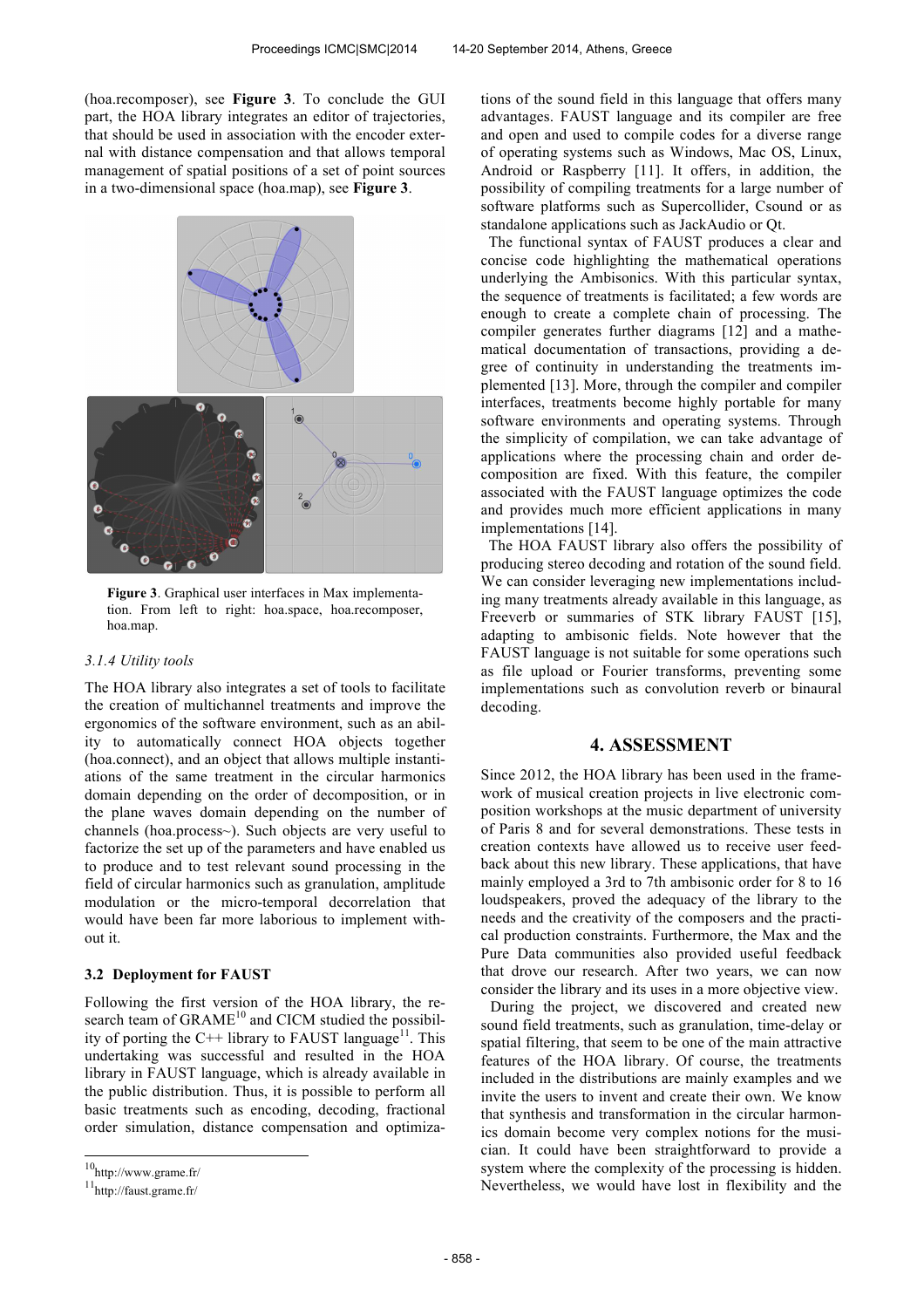operations in play would have been opaque. Furthermore, the graphical user interfaces, the ergonomic tools and utilities that allow an easy management of the treatments, has made the key concepts and audio processing of Ambisonics understandable for users; contributing to the accessibility of the library. Another important point is the optimization of the audio processing that permits the library to be accessible for a large community of composers and musicians. Indeed, the optimization allows setting up complex and expensive processing, like binaural rendering, with the use of high order decomposition on many computers and for various digital signal processing systems.

# **5. THE 3D VERSION**

The other direction that we are investigating is the adaptation of the library for three-dimensional restitution. In the framework of this new objective, we keep on performing our research in a creation field with the goal of providing a library that will work with heterogeneous loudspeaker systems with high order Ambisonics. This undertaking involves several aspects.

#### **5.1 Technical aspects of the audio processing**

The main aspect is the adaptation of the audio processing available in the current version of the library for a threedimensional representation of the sound field. The implementation of the mathematical algorithms used in Ambisonics is relatively straightforward, especially for the encoding and the regular decoding, but some difficulties lie in the adaptation for concrete situations. Indeed, the spherical harmonics projection requires a perfect discretization of the sphere; but this is only possible with the platonic solids $^{12}$ . Thus, these particularities constrain the order of decomposition to a maximum of three and cause difficulties in establishing loudspeaker arrangements in common situations. Concretely, this prevents a lot of processing such as an optimal projection in the plane waves domain, binaural rendering or irregular decoding. In this way, it becomes necessary to find an algorithm to discretize a sphere that matches our needs and doesn't generate too many artifacts. Another important point in adapting the audio processing is to find the normalization of the spherical harmonics for our musical approach. Indeed, our uses of harmonics, especially through multiple forms of synthesis and transformation specific to the project, necessitate signals normalized between -1 and 1 – different from the usual implementations.

### **5.2 The graphical representations and interactions**

The three-dimensional context brings up several issues about the graphical representation of the space and how to interact with it. There are mainly two ways to display

 $\overline{a}$ 

the space, as a set of bi-dimensional cross-sections or with depth representation.



**Figure 4**. Three-dimensional representation of the encoding of a Dirac.

For the interfaces that allow visualization of the sound field as either a sum of spherical harmonics, see **Figure 4**, or as a set of peak level meters of loudspeakers, it seems preferable to choose this last solution because it offers a much better way to comprehend threedimensional space. For the interaction and control interfaces, such as the editor of sources trajectories, the first solution seems, for the moment, to be the better way to proceed. Actually, a set of bi-dimensional cross-sections allows an easy access to each dimension and is preferable for use with common interfaces like the computer mouse and tactile tablets.

#### **5.3 Tests and material aspect**

As we already noticed, the minimal configuration for three-dimensional rendering is less attainable due to the important space necessities and the difficulties of realizing a coherent loudspeaker arrangement. Within the walls of the CICM and the University Paris 8, all the tests are made with a cube of loudspeakers that allows us only the first order of decomposition and with an irregular 16 loudspeakers configuration. Nevertheless, we also take advantage of the binaural rendering to investigate the possibilities of the third dimension and its use with high orders. A first version of the library in 3D is available since july 2014.

Finally, thanks to partnership with the  $ZKM^{13}$ , and the faculty of music of the University of Montréal<sup>14</sup>, we will be able to test the implementations with other loudspeaker configurations, a hemisphere of forty-three loudspeakers at the ZKM and a hemisphere of thirty-two loudspeakers at the University of Montréal, and thus reach

j

 $12$ There are only five platonic solids (tetrahedron, cube, octahedron, dodecahedron, icosahedron).

 $13$ The Zentrum für Künst und Musik (center for art and music) in Germany. http://www.zkm.de/.<br><sup>14</sup> http://www.musique.umontreal.ca/.